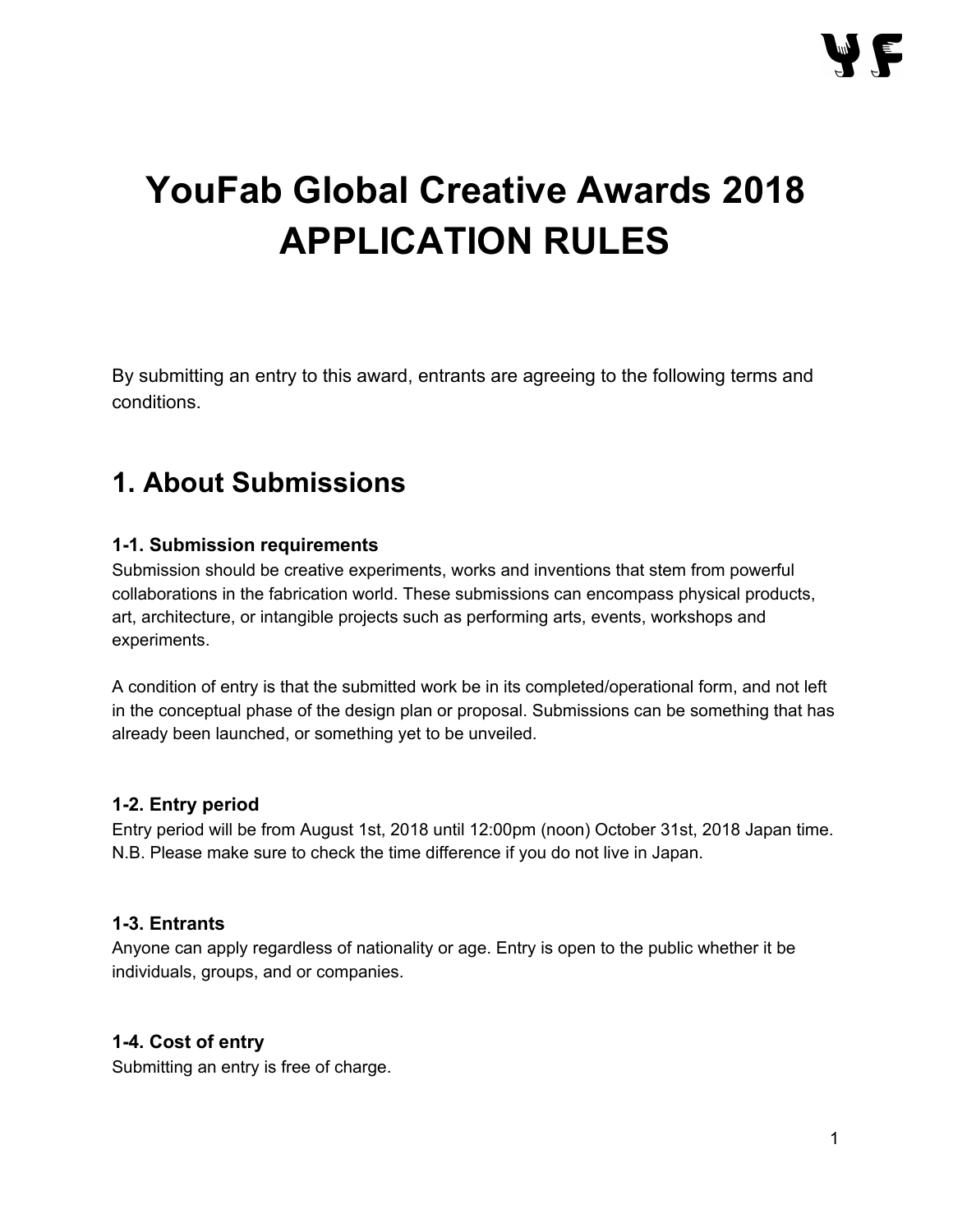#### **1-5. How to enter**

Entries for the awards should be submitted online using AWRD ("Award") at [http://awrd.com,](http://awrd.com/) a creators' portal site run by Loftwork Inc. Entrants will need to create their own AWRD user account (free of charge) to submit their entry. Please prepare the entry requirements listed in 5-1, and submit your entry.

### **<Submission Language>**

YouFab will accept applications written in languages other than English. However, please be aware that the judgment will be made in English so we recommend that there be an English explanation along with the submitted language. Any applications that are not in English will be translated by the YouFab committee using a free online translation tool for the judges to review.

# **2. About the Copyright**

Copyright of the submitted works belong to the entrant. However, the entrant shall permit FabCafe and/or Loftwork Inc. to reproduce, modify and/or exhibit their works for marketing purposes without prior consent of the entrant.

# **3. About the Categories**

Entrants are to choose one of the following categories below:

#### **Student Category**

This category is only for students who are enrolled in an university or a vocational college at the time of entry. There are no age or nationality entry restrictions.

#### **GeneralCategory**

This category does not have any age or nationality restrictions and is open to individuals, groups and corporations.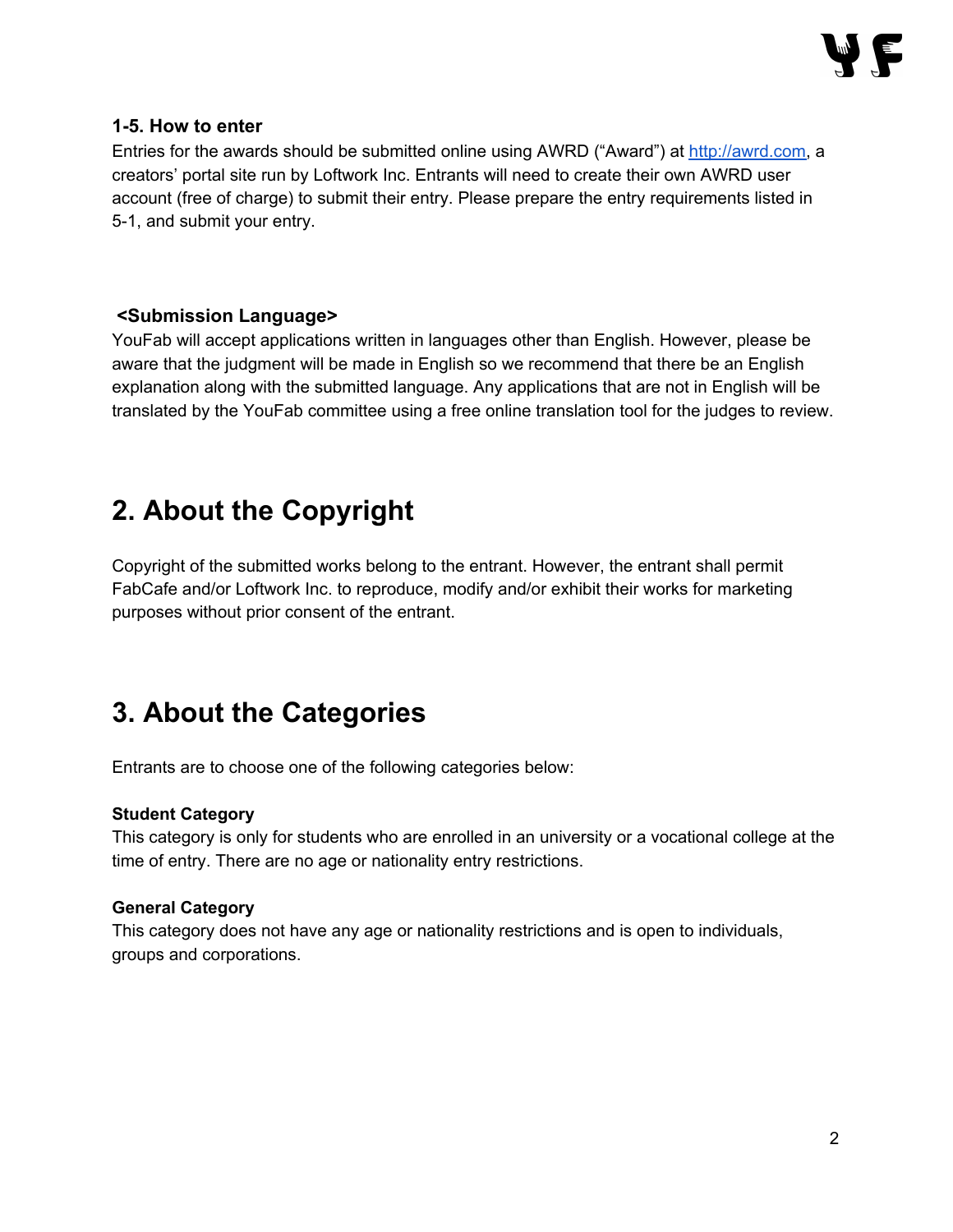# **4. Entry to the Lion Award**

YouFab 2018 grants the "Lion Award" as a special prize in collaboration with Lion Corporation. The theme for the award is "MERGE  $- A$  future where work and life merge together". For those with works related to the theme, it is possible to apply for the Lion Award along with the YouFab 2018 application.

The Lion Corporation is offering the possibility of consultation to participate in a joint development project with Lion employees to those who are chosen for the Lion Award and/or those who have sent excellent creative works to the Lion Award. Information of Lion Award applicants will be presented to the Lion Corporation, and will be used solely for the purpose of communication for the joint development project with the Lion Corporation.

# **5. About the Submissions and Displaying**

### **5-1. Submissions**

Submissions must meet the following requirements:

#### **1.Photos**

One main photograph of the submitted work \*Required

Two supplementary photos \*Optional ※Accepted image formats: JPEG, GIF, PNG ※Recommended image size is around 10MB

#### **2. Video introducing your submission (no more than 5 minutes) \*Optional**

Although it is not required, we recommend entrants submit a video introducing their works. If the privacy settings for the video are set to private, please provide a password to view the video on the entry form.

#### **3. Explanation of submitted works**

Please include an explanation including the following in 200 words or less.

- 1. What did you create?
- 2. Why did you make it?
- 3. How did you make it?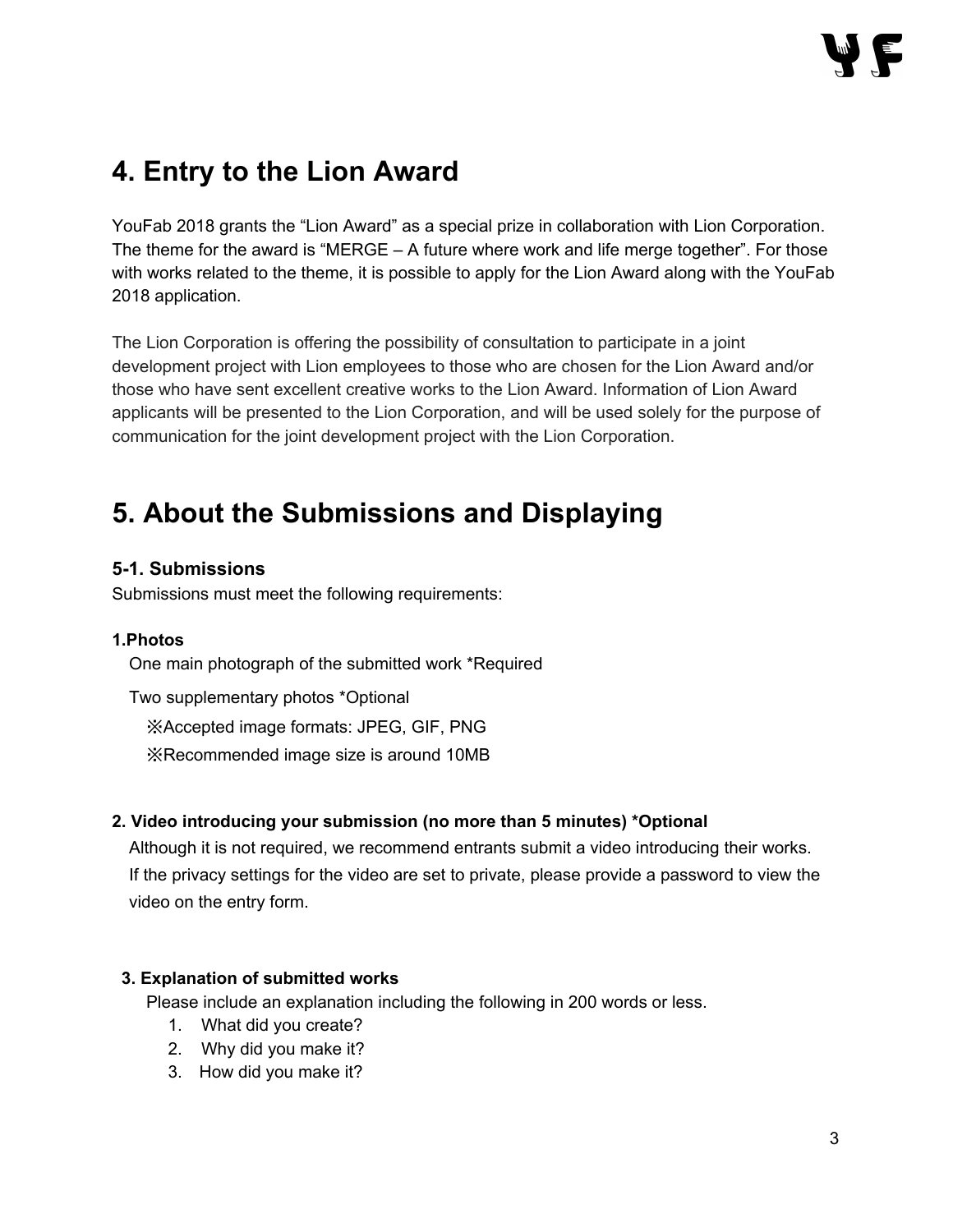- 4. Your entry's specifications (weight, scale and structure etc.)
- 5. A description about the Lion award (only those who apply for Lion Award)

#### **5-2. Displaying entry photographs**

After the closing date of the Awards on October 31st, 2018, the main submission photo will be featured on this website. Choosing to keep the image private is also an option when submitting your work.

# **6. Schedule**

## **Entry Period:** August 1st, 2018 - October 31st, 2018 at 12:00 noon (Japan Time)

#### **Initial Screening Results Announcement:**

Notification of Initial Screening Finalists will be in mid November, 2018 (exact date TBD)

#### **Winners Announcement :**

Early January 2019 (exact date TBD)

#### **Award Ceremony:**

Early February 2019 (exact date TBD)

# **7. About the selection process**

#### **7-1. SELECTION CRITERIA**

Winners of the YouFab Global Creative Awards 2018 will be selected based on the following criterias:

- What did you make? How is it original or unique?
- Why did you make it? How is your idea profound? Please explain your answer articulately.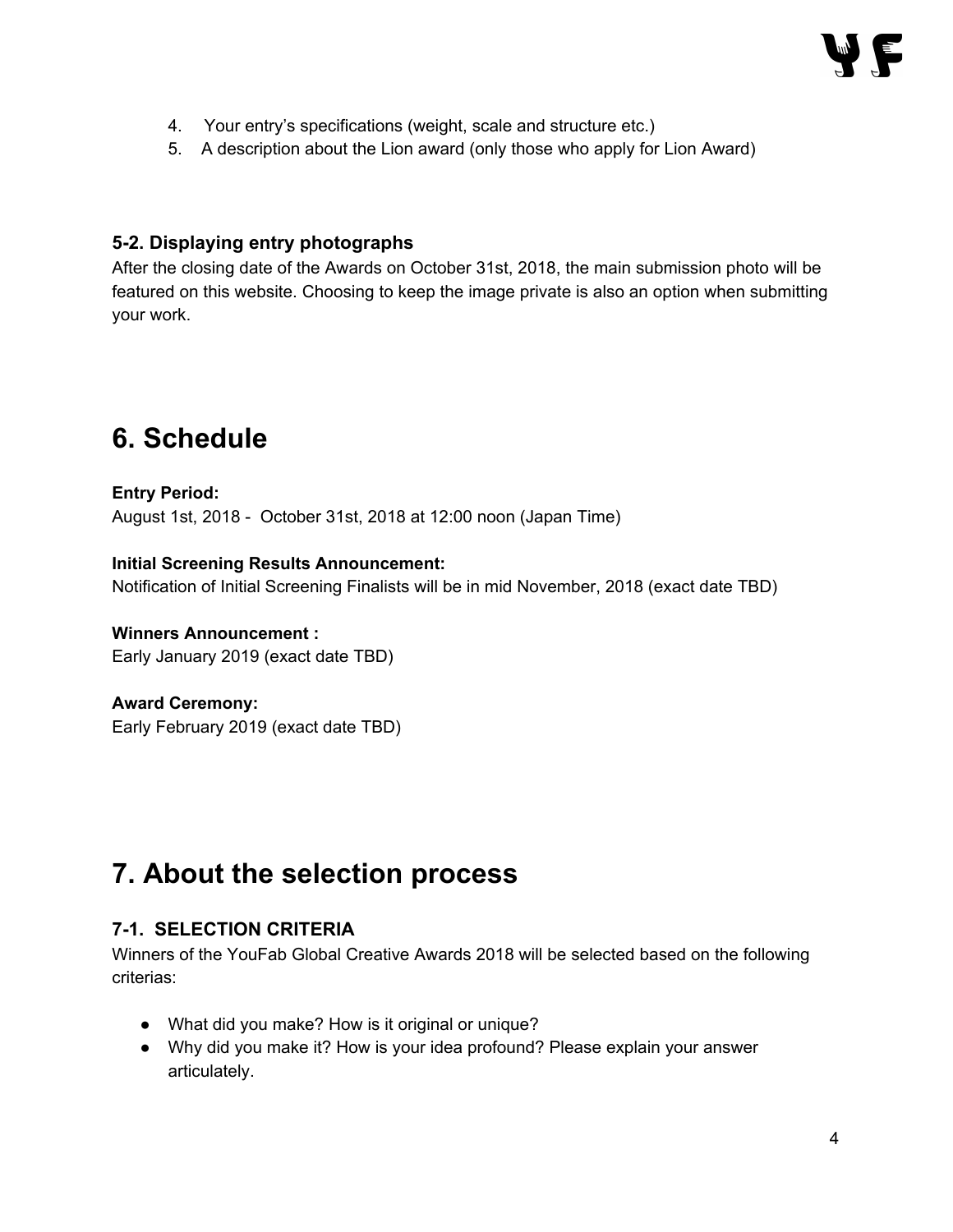● How did you make it? Is the work based on original ideas that challenges existing norms?

For the Lion Award, the following points will be used to assess creative works:

- (New Experience) Does it suggest new experiences where work and life merge together?
- (Experience Design) Does it design a rich experience that does not stop at a superficial design level?
- (Impact) Does it update the relationship between people and various nodes in everyday life?

### **7-2. Selection Process**

The YouFab judges will proceed with the initial screening and final review based on the submission materials. They will review and decide the Grand prize, First prize, Student award, and General award.

The Lion Award will be granted by the the special judges.

# **8. Entry Considerations**

### **8-1. Prohibitions**

・Submissions that are deemed fraudulent are prohibited.

・Submissions must be created and completed independently. When using materials from a third party in the submission (photos, art, fonts, etc.), the entrant must seek permission to use those materials from the copyright holder(s). In the event that the entrant uses materials that infringes third-party copyrights, the submission will be excluded from the competition as soon as the infringement has been confirmed. Furthermore, the organizers and Loftwork Inc. will not be held liable in the event a third party claims right, infringements or damages against an entrant or the organizers.

· Please be aware that while applicants maintain all copyrights to their submitted works, applicants do not have rights with regard to any works that may be based on a same or similar concept to the work being submitted by the applicant. Please take this into account when you apply.

・Any actions that violate Japanese or international law are prohibited. Actions that cause physical or mental harm to a third party, actions that cause defamation to a third party, and